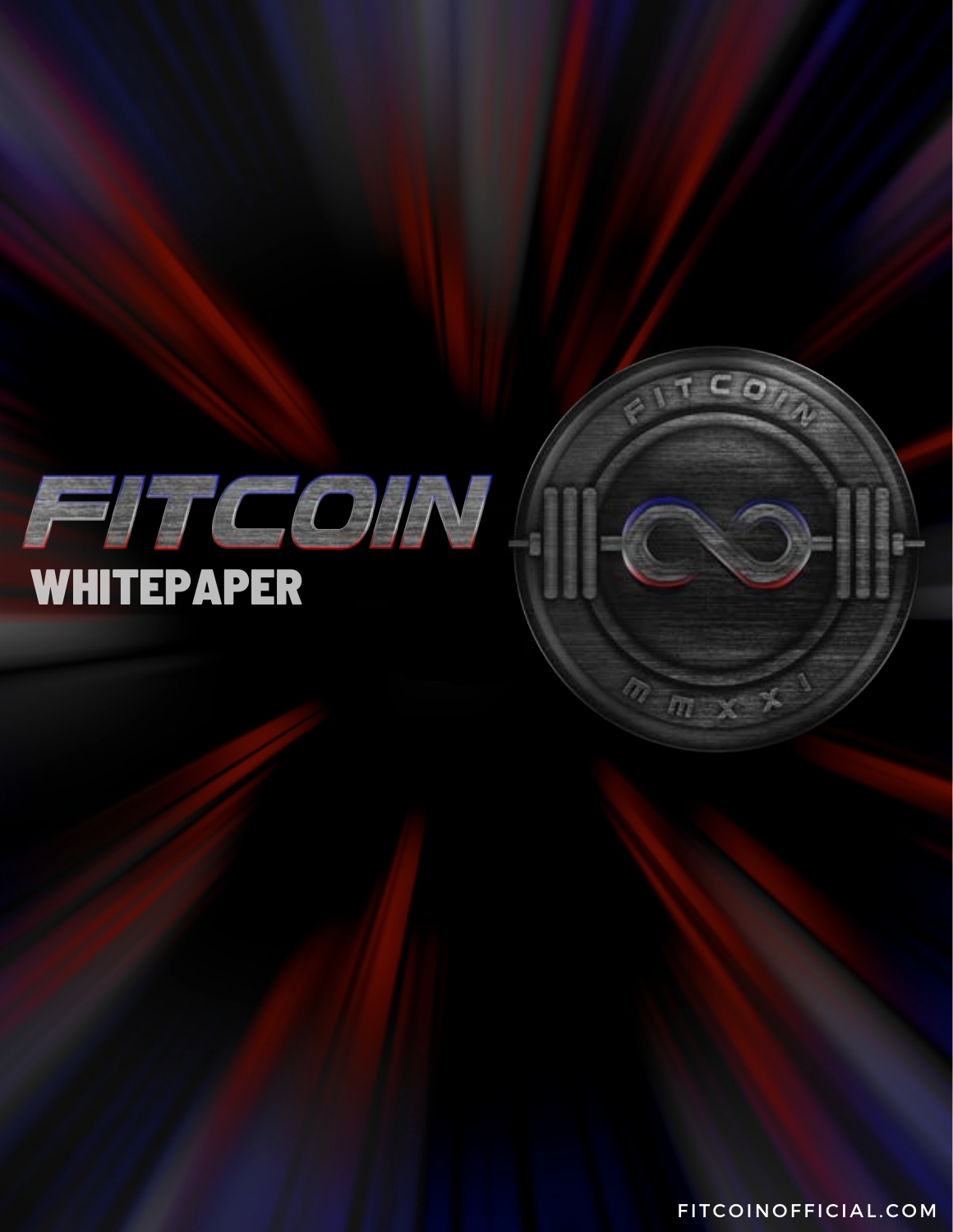## DISCLAIMER

The information shared in this whitepaper is not allencompassing or comprehensive and does not in any way intend to create or put into implicit effect any elements of a contractual relationship. The primary purpose of this whitepaper is to provide potential token holders with pertinent information in order for them to thoroughly analyse the project and make an informed decision.

Prior to your participation in the purchase of FITCOIN, we strongly advocate a careful study of this whitepaper all the documents associated with the same, including the contract in relation to the purchase of the same. You may even engage the services of appropriate experts to help you with investment analysis.

Certain statements, estimates and financial information featured in this whitepaper are forwardlooking statements that are based on and take into consideration certain known and unknown contingencies and risks which in eventuality may cause the estimated results or may differ factually and substantially from the featured estimates or results extrapolated or expressed in such forward-looking statements herewith.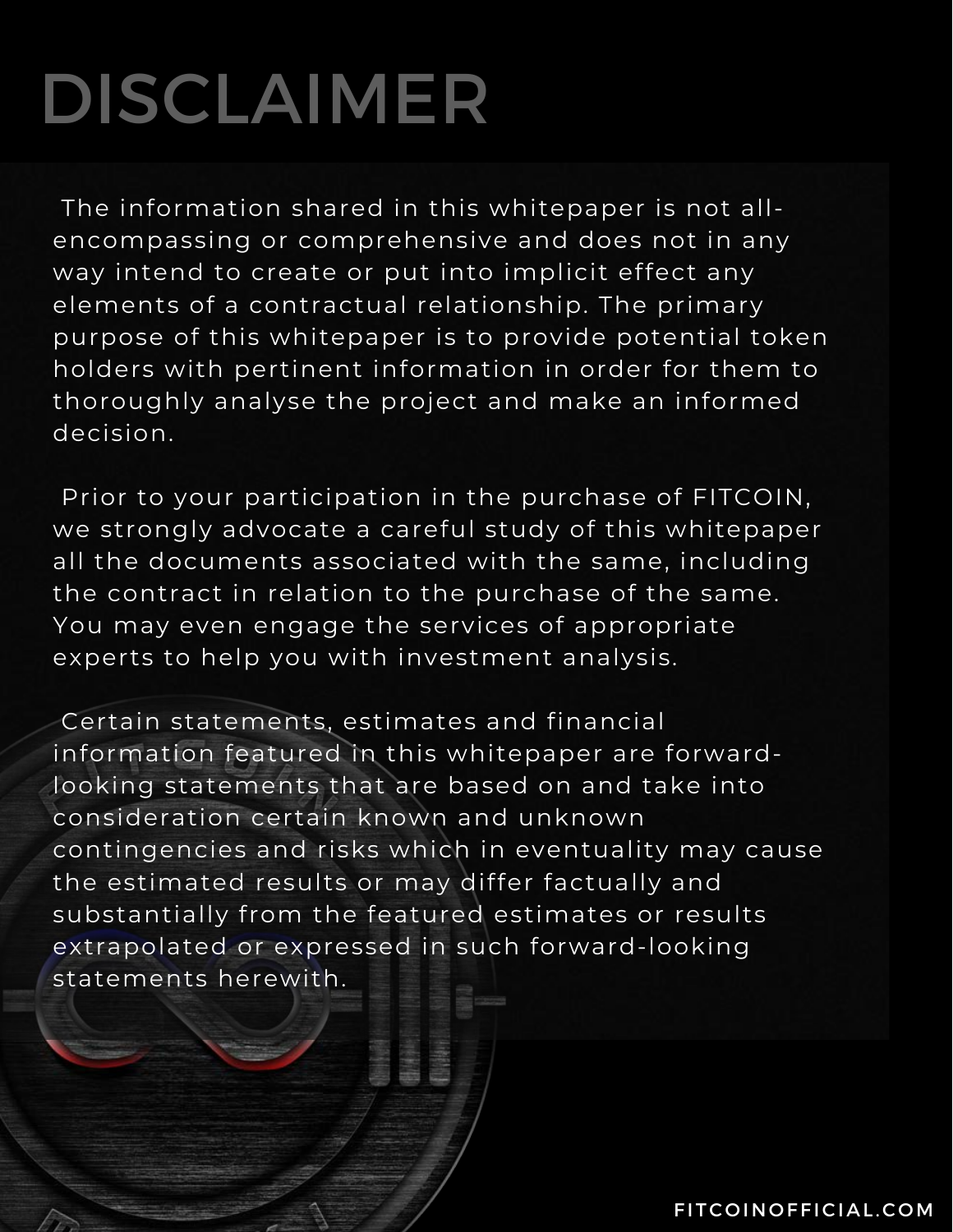## INTRODUCTION

### WHO

FitCoin was developed by ambitious Entrepreneurs that saw an opportunity to integrate the Fitness Industry with Blockchain Technology. With a passion for both Fitness and Crypto, we've built a team dedicated to building an incredible brand.

#### WHY

We know how hard it could be to jumpstart your Fitness ventures and ideas. Here at FitCoin, we help make that possible. Through cryptocurrency and our integrated Marketplace, we open up the opportunity to help turn your dreams into a reality.



**HOW** 

**1**

Applicants will be able to create an Online Marketplace profile

**2**

Applicants will then be able to list their Merchandise, Programs, Meal Plans etc



Consumers have the opportunity to purchase on our Marketplace with their Fitcoin holdings.



Influencers and Brands have the opportunity to continue to hold on to their Fitcoin or exchange it for USD.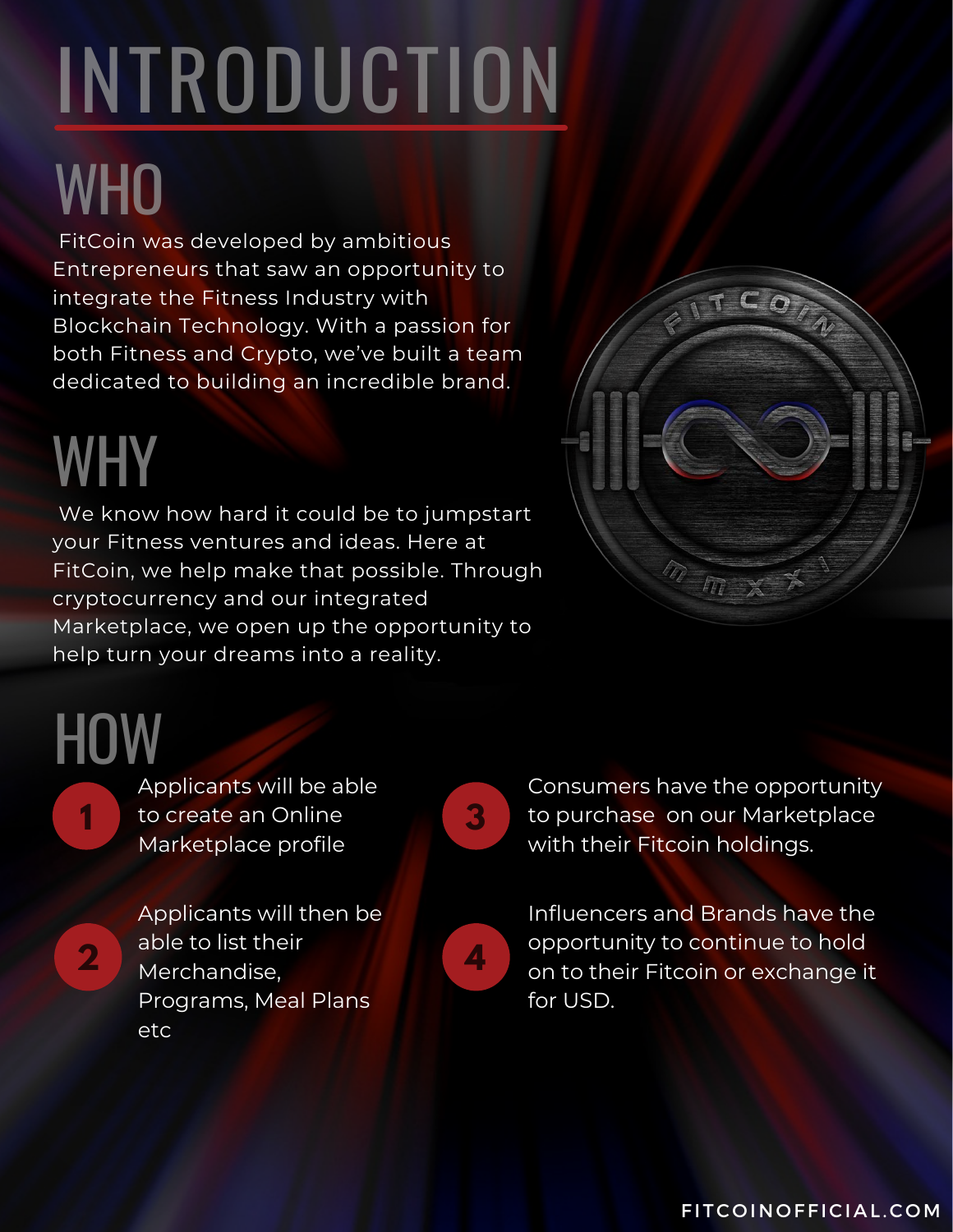## TOKENOMICS

#### 1 TRILLION SUPPLY

FEES:

When a transaction is made with FITCOIN an 8% fee is applied. This fee is used to fund the Development, and Marketing wallets.

- 4% MARKETING WALLET

- 2.25% TEAM WALLET

- 1.75% DEV WALLET

#### ADDITIONAL FEATURES

FTP AntiBot Realtime Detection

FIT-Swap Integration

FIT-Wallet Integration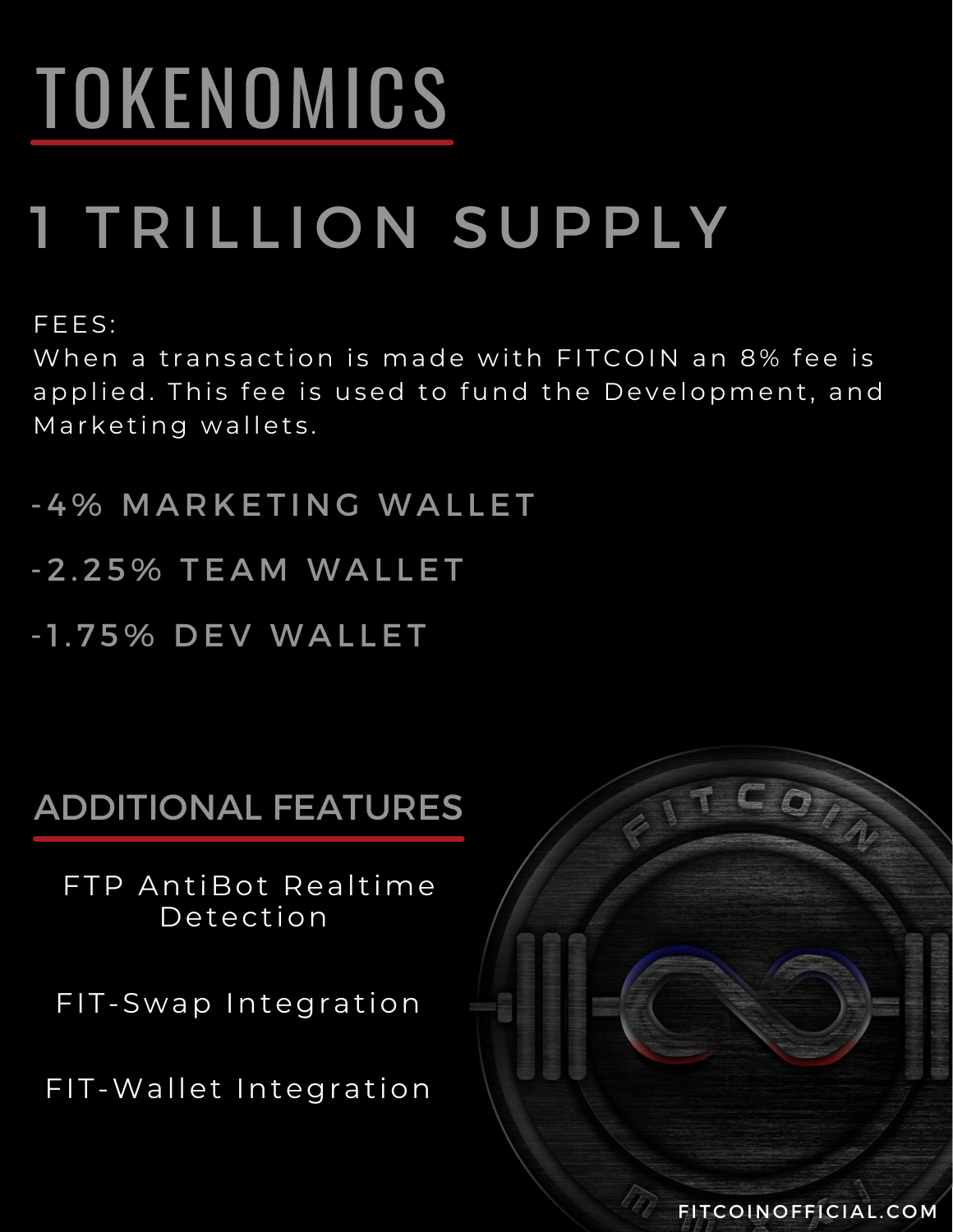# R O A D M A P

#### PHASE 1

- Token Launch
- Liquidity Lock / Security Audit
- Influencer Recruitment
- Community Giveaways / Contests
- CoinGecko / CoinMarketCap
- Additional Coin Listing Sites
- 1500 Telegram Members / 1000 Holders

#### PHASE<sub>2</sub>

- Whitepaper release
- Partnerships with leading Brands
- FIT-Swap Release
- Exchange Listings
- Whale Migration
- 5000 Telegram Members / 2500 Holders

#### PHASE 3

- Holders Rewards Program
- Website Plug-ins and App Development
- Payment API Implementation
- Marketing Campaigns
- **•** Staking Rewards
- 10,000 Telegram Members / 5000 Holders

#### PHASE 4

- Expand Partnerships via online Marketplace
- Nationwide Sporting Event Sponsorships
- FIT-Wallet App Integration
- Nationwide Branding and Marketing
- More Exchange Listings
- 50,000 Telegram Members / 20,000 Holders

FIT COIN OF FICIAL.COM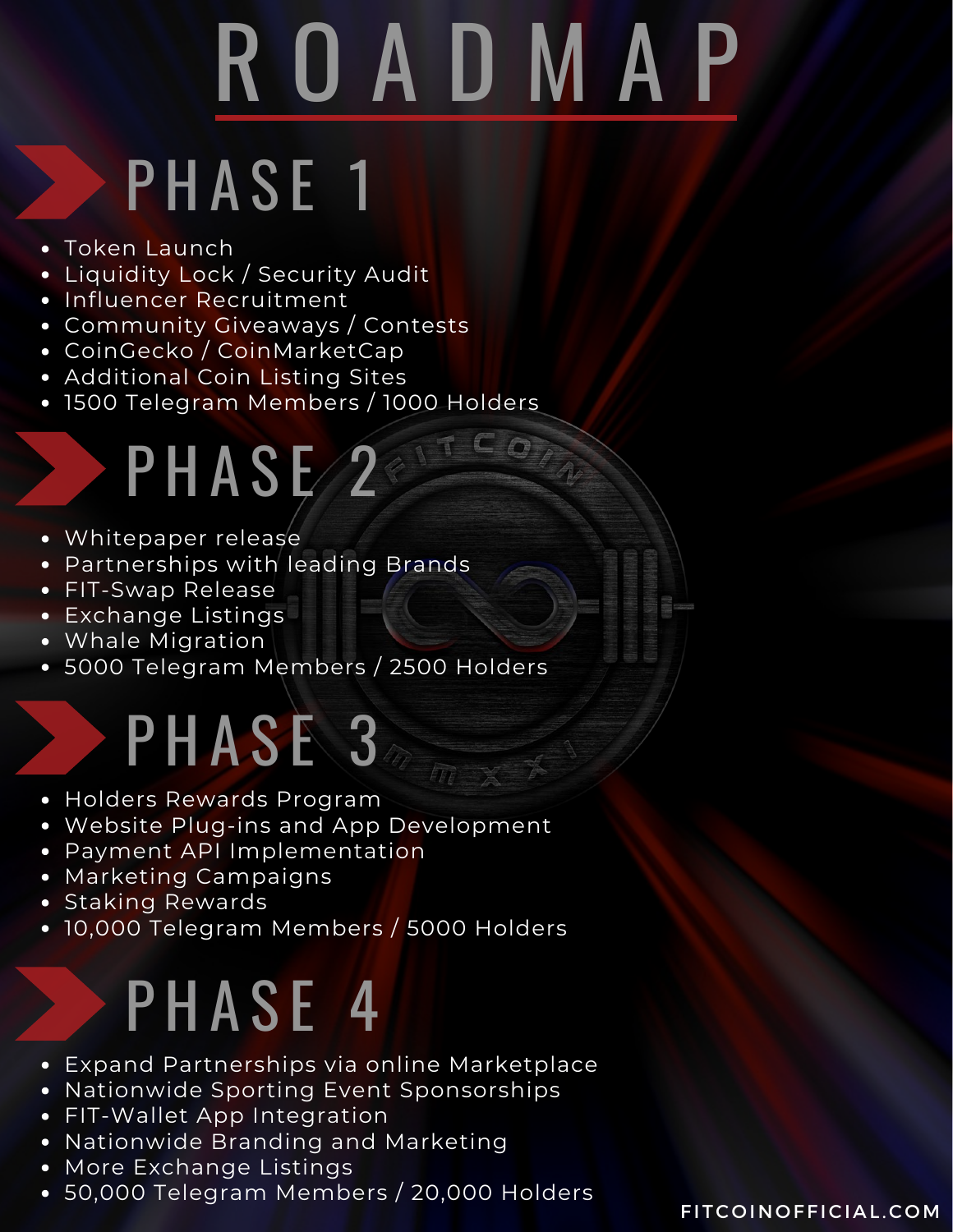## **COMMUNITY**

### SOCIAL WORK ETHIC

Communities that stick together, grow together. And that is why we strive in working together to help grow our social media platforms.

Grassrooting and word of mouth are the best Marketing tactics our community could help offer, and as we grow, we're excited to watch our community grow too.

Fitcoin is backed by a team that always honors their word, and commitments. We promise to always have transparency, and be honest with our community. The first step in a great foundation is by having a great backed community, so we will not stop until we fulfill all expectations.

#### STAY CONNECTED

@FitcoinOfficial  $\bullet$ @Fitcoin\_ @Fitcoin.Official @OfficialFitcoin @FitcoinOfficial  $\ddot{\bullet}$ 

#### HERE TO STAY

Fitcoin has huge long term utility goals. With the development of our Marketplace, this will allow Influencers and Brands to professionally incorporate themselves with the Cryptocurrency Blockchain.

FitCoin is just the beginning to something great and we're excited for everyone that joins us to help make this project successful. We have big things in store and can't wait for what's to come!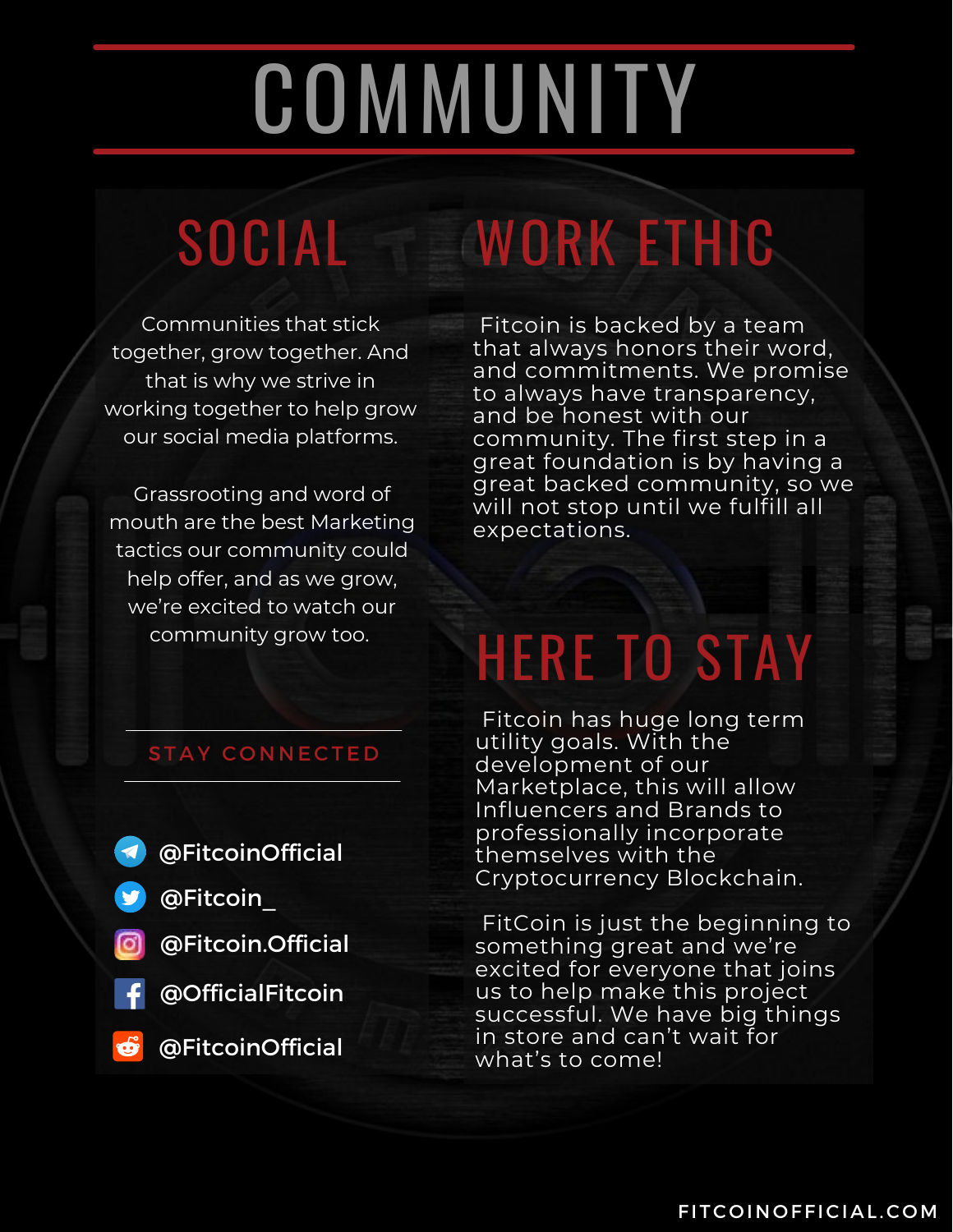

Our motto is that Teamwork makes the Dream Work, which is why we have created a State of the Art Team. From Marketing Experts, to Development Professionals, we have ensured that every part of this project is being completed in a proper and professional manner.